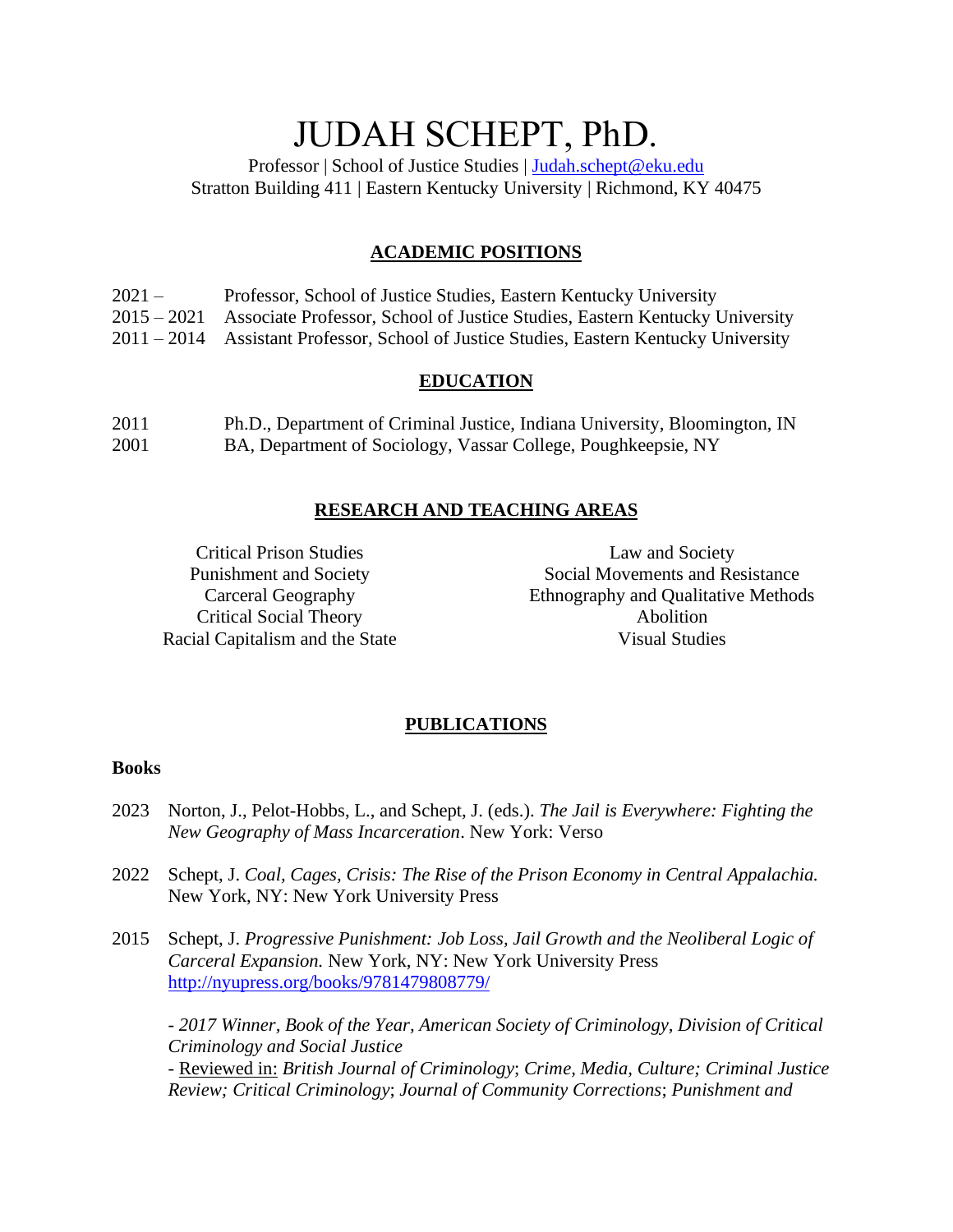*Society*; *Social Justice: A Journal of Crime, Conflict and World Order*; *Social Service Review*; *Theoretical Criminology*.

## **Peer Reviewed Articles**

- 2019 Story, B. and Schept, J. "Against Punishment: Centering Work, Wages and Uneven Development in Mapping the Carceral State." *Social Justice: A Journal of Crime, Conflict, and World Order*, 45(4): 7 - 33
- 2019 Coyle, M.J. and Schept, J. "Penal Abolition: Challenging Boundaries." *Social Justice*: *A Journal of Crime, Conflict, and World Order*, 45(4): 1 – 6
- 2018 Coyle, M.J. and Schept, J. "Penal Abolition Praxis." *Critical Criminology* 26(2): 319– 323
- 2017 Coyle, M. J., and Schept, J. "Penal Abolition and the State: Colonial, Racial and Gender Violences." Contemporary Justice Review, 20(4), 399-403
- 2017 Brown, M. and Schept, J. "New Abolition, Criminology and a Critical Carceral Studies." *Punishment & Society,* 19(4): 440 – 462
- 2015 Schept, J. "'Keep Local Kids Local': Departed Capital, Derelict Land, and (Neo) Liberal Detention." *Social Justice: A Journal of Crime, Conflict and World Order*, 41(4): 40 – 61, special issue on Youth Under Control: Punishment and 'Reform' in the Neoliberal State.
- 2015 Schept, J., Wall, T., and Brisman, A. "Building, Staffing and Insulating: An Architecture Of Criminological Complicity in the School-to-Prison Pipeline." *Social Justice: A Journal of Crime, Conflict and World Order*, 41(4): 96 – 115, special issue on Youth Under Control: Punishment and 'Reform' in the Neoliberal State.
- 2015 Myers, R. and Schept, J. "Editors' Introduction. Youth under Control: Punishment and "Reform" in the Neoliberal State." *Social Justice: A Journal of Crime, Conflict and World Order*, 41(4): 1 – 7, special edition on Youth Under Control: Punishment and 'Reform' in the Neoliberal State.
- 2014 Schept, J. "(Un) Seeing like a Prison: Counter-visual Ethnography of the Carceral State," *Theoretical Criminology,* 18(2): 181 – 206, special edition on Visual Criminology
- 2013 Schept, J. "A Lockdown Facility... With the Feel of a Small, Private College:' Theorizing Liberal Carceral Expansion," *Theoretical Criminology*, 17(1): 71 – 88
- 2012 Schept, J. "Contesting the 'Justice Campus': Abolitionist Resistance to Liberal Carceral Expansion." *Radical Criminology*, 1: 37 – 66

#### **Book Chapters**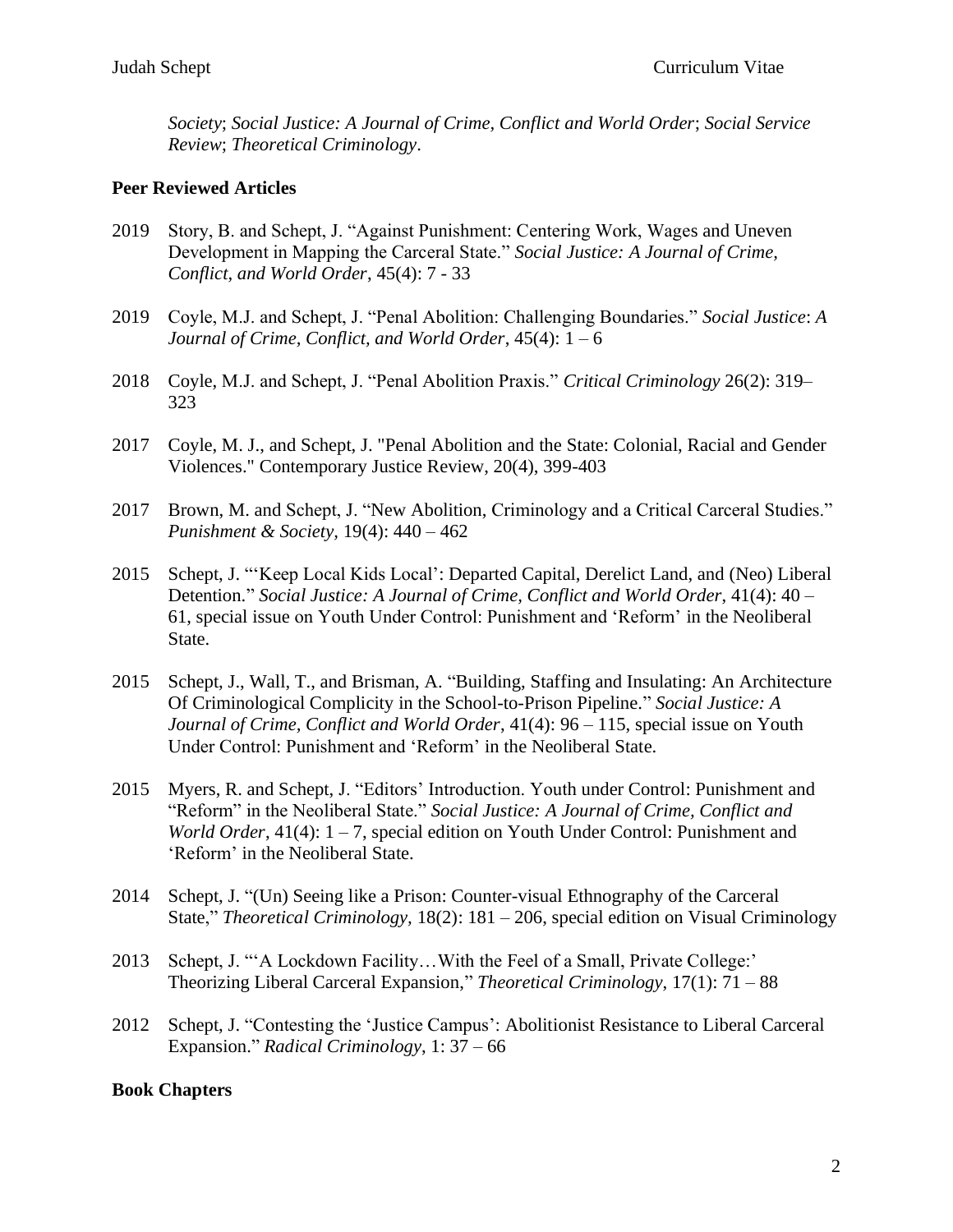- 2022 Ryerson, S. and Schept, J. "'Prisons are Not Innovation': Abolitionist Interventions for a Just Transition," in Scott, S. and Engle, Kathryn (Eds.) *Just Transition*. University of Kentucky Press
- 2020 Schept, J. "'A Future for our Children': Planning Prisons and Plotting Abolition in Appalachia." In Coyle, M. and Scott, D. (Eds.) *Routledge International Handbook on Penal Abolitionism.* Forthcoming
- 2020 Piché, J., Schept, J. and Mazurek, J. "'Greening' Injustice: Penal Reform, Carceral Expansion and Greenwashing." In South, N. and Brisman, A. (Eds.) *Routledge International Handbook of Green Criminology*. Forthcoming
- 2017 Schept, J. "Sunk capital, sinking prisons, stinking landfills: Landscape, ideology and the carceral state in Central Appalachia." In Carrabine, E. and Brown, M. (Eds.) *The Routledge Handbook of Visual Criminology*. New York: Routledge.
- 2017 Schept, J. and Mazurek, J. "Layers of Industry, Landscapes of Violence: Coal Seams, Prison Walls and Craft Bourbon. In Wilson, J., Hodgkinson, S., Piché, J., Walby, K. (Eds.) *The Palgrave Handbook of Prison Tourism*. New York: Palgrave Macmillan.
- 2010 Schept, J. "'I Broke the Law? No the Law Broke Me:' Palestinian Hip-Hop and the Semiotics of Occupation," in Deflem, M. (Ed.) *Popular Culture, Crime, and Social Control*. Bingley, United Kingdom: Emerald Press

## **Public Writing**

- 2022 Schept, J. "Cages in the Coalfields." *Inquest*. January 13th: [https://inquest.org/cages-in](https://inquest.org/cages-in-the-coalfields/)[the-coalfields/](https://inquest.org/cages-in-the-coalfields/)
- 2022 Schept, J. and Moore, H. "The Storm of Progress: Tornadoes Rip Through Layers of Abandonment." *Organizing Upgrade*. February 2nd . [https://www.organizingupgrade.com/the-storm-of-progress-tornadoes-rip-through-layers](https://www.organizingupgrade.com/the-storm-of-progress-tornadoes-rip-through-layers-of-abandonment/)[of-abandonment/](https://www.organizingupgrade.com/the-storm-of-progress-tornadoes-rip-through-layers-of-abandonment/)
- 2019 Gilmore, C., Posner, E., Ryerson, S., Schept, J., Tsolkas, P. "Fighting Toxic Prisons: Restoring Land and Lives. *The Abolitionist*. May 16<sup>th</sup>. [https://abolitionistpaper.wordpress.com/2019/05/16/fighting-toxic-prisons-restoring-land](https://abolitionistpaper.wordpress.com/2019/05/16/fighting-toxic-prisons-restoring-land-and-lives/)[and-lives/](https://abolitionistpaper.wordpress.com/2019/05/16/fighting-toxic-prisons-restoring-land-and-lives/)
- 2019 Norton, J. and Schept, J. "Keeping the Lights on in Kentucky: Incarcerating the Bluegrass State." *Vera Institute of Justice*. March 4th <https://www.vera.org/in-our-backyards-stories/keeping-the-lights-on>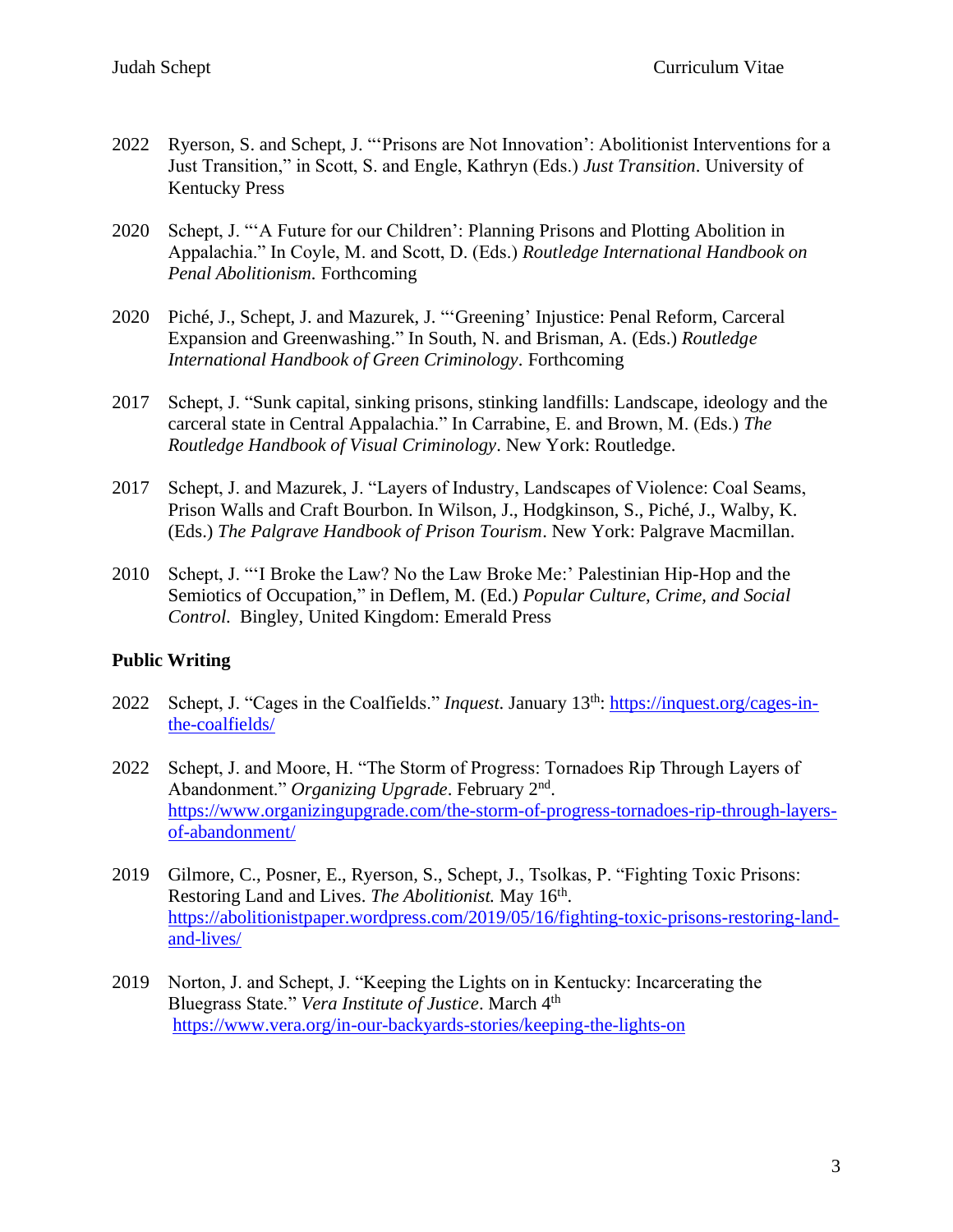- 2018 Ryerson, S. and Schept J. "Building Prisons in Appalachia." *Boston Review*. April 28th [https://bostonreview.net/law-justice/sylvia-ryerson-judah-schept-building-prisons](https://bostonreview.net/law-justice/sylvia-ryerson-judah-schept-building-prisons-appalachia)[appalachia](https://bostonreview.net/law-justice/sylvia-ryerson-judah-schept-building-prisons-appalachia)
- 2014 Schept, J. "Spaces of Suspicion and Forbidden Existence in Palestine." Invited Blog, *Social Justice: A Journal of Crime, Conflict and World Order*. <http://www.socialjusticejournal.org/?p=2523>
- 2014 Schept, J. "Prison Re-form: The Continuation of the Carceral State." Invited Blog, Tennessee Students and Educators for Social Justice. <https://tnsocialjustice.wordpress.com/tag/judah-schept/>
	- Solicited for and reprinted in Offender Program Reports, 18(5): 65-67, January/February 2015
	- Re-blogged in the United Kingdom by the Reclaim Justice Network [\(http://downsizingcriminaljustice.wordpress.com/2014/07/16/prison-re-form](http://downsizingcriminaljustice.wordpress.com/2014/07/16/prison-re-form-the-continuation-of-the-carceral-state-2/)[the-continuation-of-the-carceral-state-2/\)](http://downsizingcriminaljustice.wordpress.com/2014/07/16/prison-re-form-the-continuation-of-the-carceral-state-2/) and in Canada by the Smart Justice Network [\(http://smartjustice.ca/2014/07/17/secret/\)](http://smartjustice.ca/2014/07/17/secret/)
- 2013 Schept, J. and Root, C. "Orientalism on the Tracks." Invited Blog, *Uprooting Criminology: A Reasoned Plot*. <http://uprootingcriminology.org/?s=orientalism>
- 2013 Schept, J. "Rejecting Future Prisons," Invited Blog, *Reclaiming Justice Network, Centre for Crime and Justice Studies,* United Kingdom. <http://downsizingcriminaljustice.wordpress.com/2013/07/02/rejecting-future-prisons/>
- 2013 Schept, J. "Alternative Alternatives: Counter-visual Challenges to Carceral Growth," Invited Blog, *Reclaiming Justice Network, Centre for Crime and Justice Studies,* United Kingdom. [http://downsizingcriminaljustice.wordpress.com/2013/02/25/alternative](http://downsizingcriminaljustice.wordpress.com/2013/02/25/alternative-alternatives-counter-visual-challenges-to-carceral-growth/)[alternatives-counter-visual-challenges-to-carceral-growth/](http://downsizingcriminaljustice.wordpress.com/2013/02/25/alternative-alternatives-counter-visual-challenges-to-carceral-growth/)
- 2012 Schept, J. "What Makes Us Safe? Downsizing Carceral Discourses," Invited Blog, *Reclaiming Justice Network, Centre for Crime and Justice Studies*, United Kingdom [http://downsizingcriminaljustice.wordpress.com/2012/12/17/what-makes-us-safe](http://downsizingcriminaljustice.wordpress.com/2012/12/17/what-makes-us-safe-downsizing-carceral-discourses/)[downsizing-carceral-discourses/](http://downsizingcriminaljustice.wordpress.com/2012/12/17/what-makes-us-safe-downsizing-carceral-discourses/)

## **Book and Film Reviews**

- 2018 Schept, J. John Eason, *The Big House on the Prairie: Rise of the Rural Ghetto and Prison Proliferation*. Chicago, IL: University of Chicago Press. Book Review, *Punishment & Society*.<http://journals.sagepub.com/doi/10.1177/1462474518756596>
- 2016 Schept, J. Jordan Camp, *Incarcerating the Crisis: Freedom Struggles and the Rise of the Neoliberal State*. Berkeley, CA: University of California Press. Book Review, *Punishment & Society*. Available online first: <http://journals.sagepub.com/doi/abs/10.1177/1462474516675567>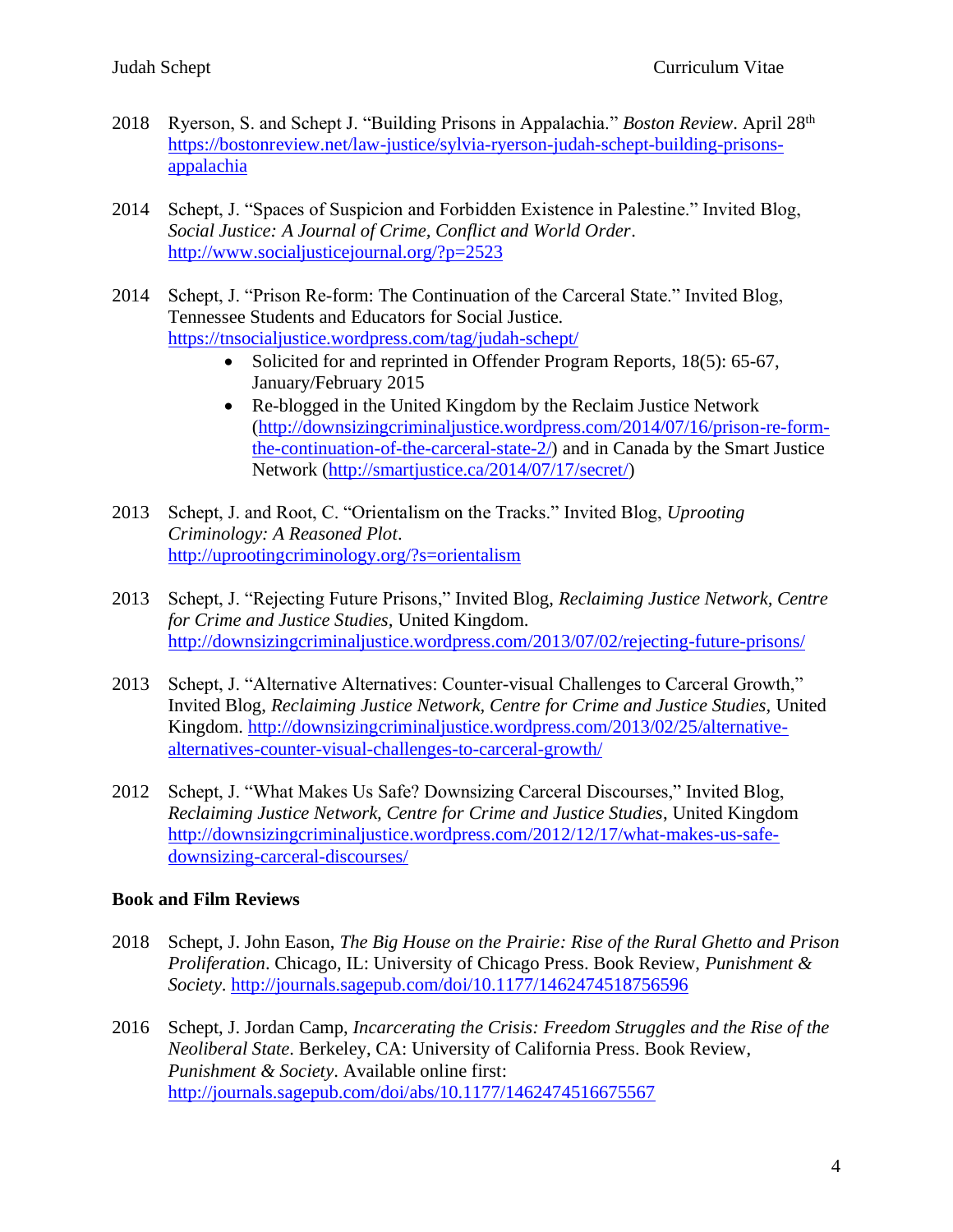- 2016 Schept, J. Brett Story, *The Prison in Twelve Landscapes*. Toronto, ON, Canada: Oh Ratface Films. Film Review, *Antipode: A Radical Journal of Geography*. Available online first: [https://radicalantipode.files.wordpress.com/2016/12/film-review\\_schept-on](https://radicalantipode.files.wordpress.com/2016/12/film-review_schept-on-story1.pdf)[story1.pdf](https://radicalantipode.files.wordpress.com/2016/12/film-review_schept-on-story1.pdf)
- 2015 Schept, J. Todd R. Clear and Natasha A. Frost, *The Punishment Imperative: The Rise and Failure of Mass Incarceration in America*. New York, NY: New York University Press. Book Review, *Punishment & Society*
- 2012 Schept, J. Dimitri Bogazianos, *5 Grams: Crack Cocaine, Rap Music, and the War on Drugs*. New York, NY: New York University Press. Book Review, *Theoretical Criminology*, 16(4): 523-525
- 2009 Schept, J. Maryann Dickar, *Corridor Cultures: Mapping Student Resistance at an Urban High School*. New York, NY: New York University Press. Book Review, *Journal of Youth and Adolescence* 38(4): 602-4
- 2009 Schept, J. Carolyn Boyce-Watson, *Peacemaking Circles and Urban Youth: Bringing Justice Home*. St. Paul, MN: Living Justice Press. Book Review, *Youth Violence and Juvenile Justice: An Interdisciplinary Journal* 8(1): 83-8

#### **Encyclopedia Entries**

- 2016 Schept, J. "Visuality and Criminology." In Rafter, N. (Ed.) *The Oxford Research Encyclopedia of Criminology and Criminal Justice*. New York: Oxford University Press. Available at: [http://criminology.oxfordre.com/view/10.1093/acrefore/9780190264079.001.0001/acrefo](http://criminology.oxfordre.com/view/10.1093/acrefore/9780190264079.001.0001/acrefore-9780190264079-e-145?rskey=JRwmpi&result=94) [re-9780190264079-e-145?rskey=JRwmpi&result=94](http://criminology.oxfordre.com/view/10.1093/acrefore/9780190264079.001.0001/acrefore-9780190264079-e-145?rskey=JRwmpi&result=94)
- 2016 Schept, J. "Decarceration." In Brisman, A., Carrabine, E., and South, N. (Eds.) *The Routledge Companion to Criminological Theory and Concepts*. New York, NY: Routledge. In Press
- 2013 Schept, J. "Cultural Criminology." In Arrigo, B. (ed.) *Sage Encyclopedia of Criminal Justice Ethics*. Thousand Oaks, CA: Sage

#### **Edited Volumes**

- 2018 Coyle, M. and Schept, J. *Social Justice: A Journal of Crime, Conflict and World Order*, special issue: "Penal Abolition: Challenging Boundaries," Volume 45, Issue 4
- 2018 Coyle, M. and Schept, J. *Critical Criminology*, special issue: "Penal Abolition Praxis," Volume 26, Issue 3
- 2017 Coyle, M. and Schept, J. *Contemporary Justice Review*, special issue: "Penal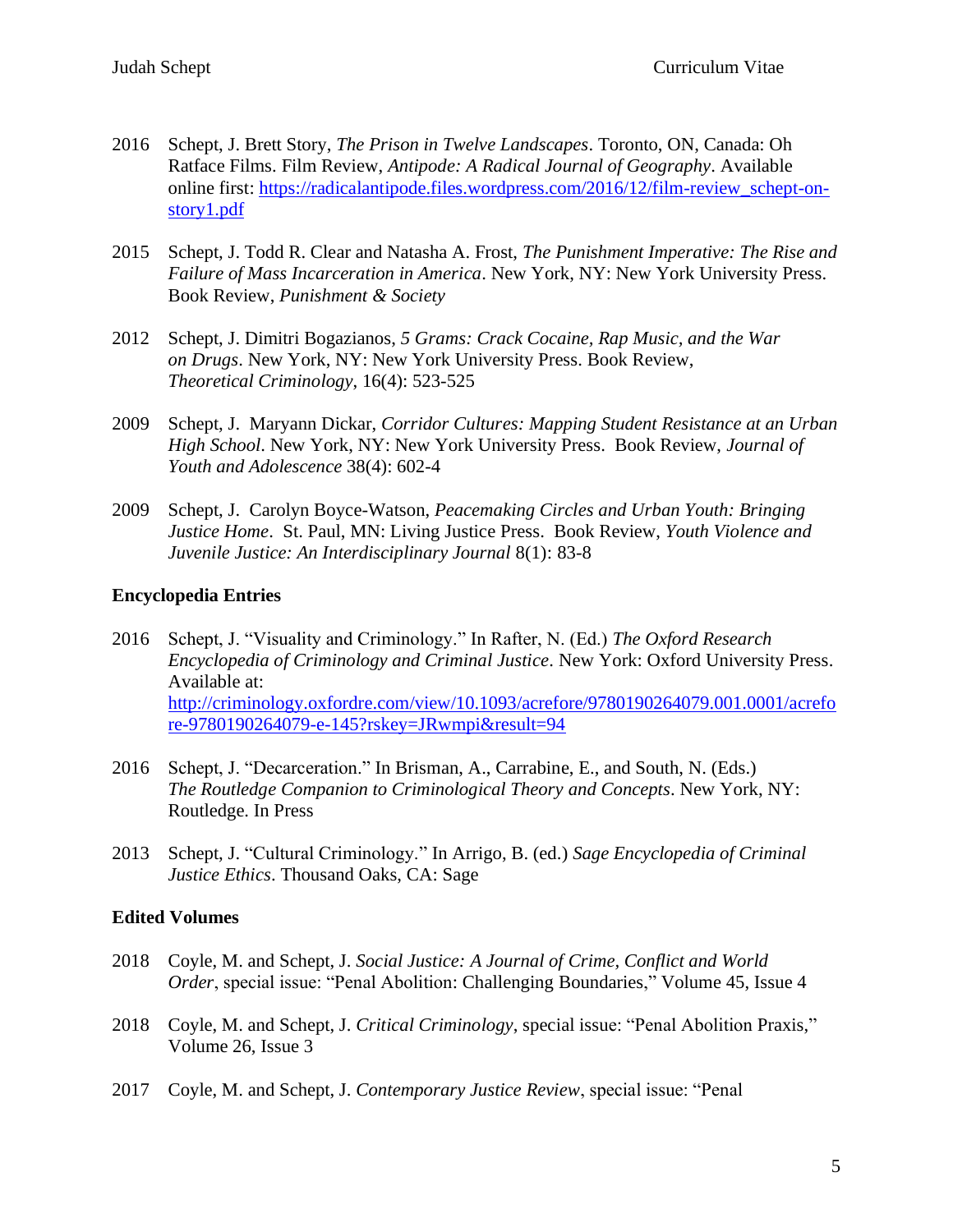Abolition and the State: Colonial, Racial and Gender Violences," Volume 20, Issue 4

2015 Myers, RR. and Schept, J. (2015) *Social Justice: A Journal of Crime, Conflict and World Order*, special issue: "Youth Under Control: Punishment and 'Reform' in the Neoliberal State." Volume 41, Issue 4

## **Commentary**

- 2022 Schept, J. and Frank, J. "Extraction, Incarceration, Abolition." *Crime, Media, Culture* 18  $(2): 333 - 334$
- 2015 Schept, J. and Frank, J. "Challenging Prison Progress: Landscape and the Dialectical Image." *Crime, Media, Culture* 11(1): 85 – 6

#### **GRANTS**

- 2017 Schept, J. "The Prison in the Coalfields: Extraction and Disposal in Carceral Appalachia." Eastern Kentucky University School of Justice Studies Research Grant. Full Amount Requested and Awarded: \$7,479.53
- 2016 Schept, J. "Mountain Top Prison: The Carceral State in the Coalfields of Central Appalachia." Eastern Kentucky University School of Justice Studies Research Grant. Full Amount Requested and Awarded: \$8,067.35
- 2015 Schept, J. "Prison Re-Form: Industry, Ideology and the Carceral State in Central Appalachia. Eastern Kentucky University School of Justice Studies Research Grant. Full Amount Requested and Awarded: \$7,729.01
- 2014 Schept, J. "Mining the Past, Imprisoning the Future: Coal, Capital and the Carceral in Appalachia." Eastern Kentucky University School of Justice Studies Research Grant. Full Amount Requested and Awarded: \$7,430.49
- 2013 Schept, J. "Picturing the Carceral Landscape: Ideology, Industry, and Impending Prison Growth in Appalachia." Eastern Kentucky University School of Justice Studies Research Grant. Full Amount Requested and Awarded: \$7,933.04
- 2012 Schept, J. "Seeing *is* Power: Visualizing Carceral Contours of the Commonwealth." Eastern Kentucky University School of Justice Studies Research Grant. Full Amount Requested and Awarded: \$7,057.22
- 2011 Schept, J. "Communities and Carcerality: Representations and Contestations of Mass Incarceration in Kentucky." Eastern Kentucky University College of Justice and Safety Program of Distinction Research Grant. Full Amount Requested and Awarded: \$7,880.84

## **PRESENTATIONS**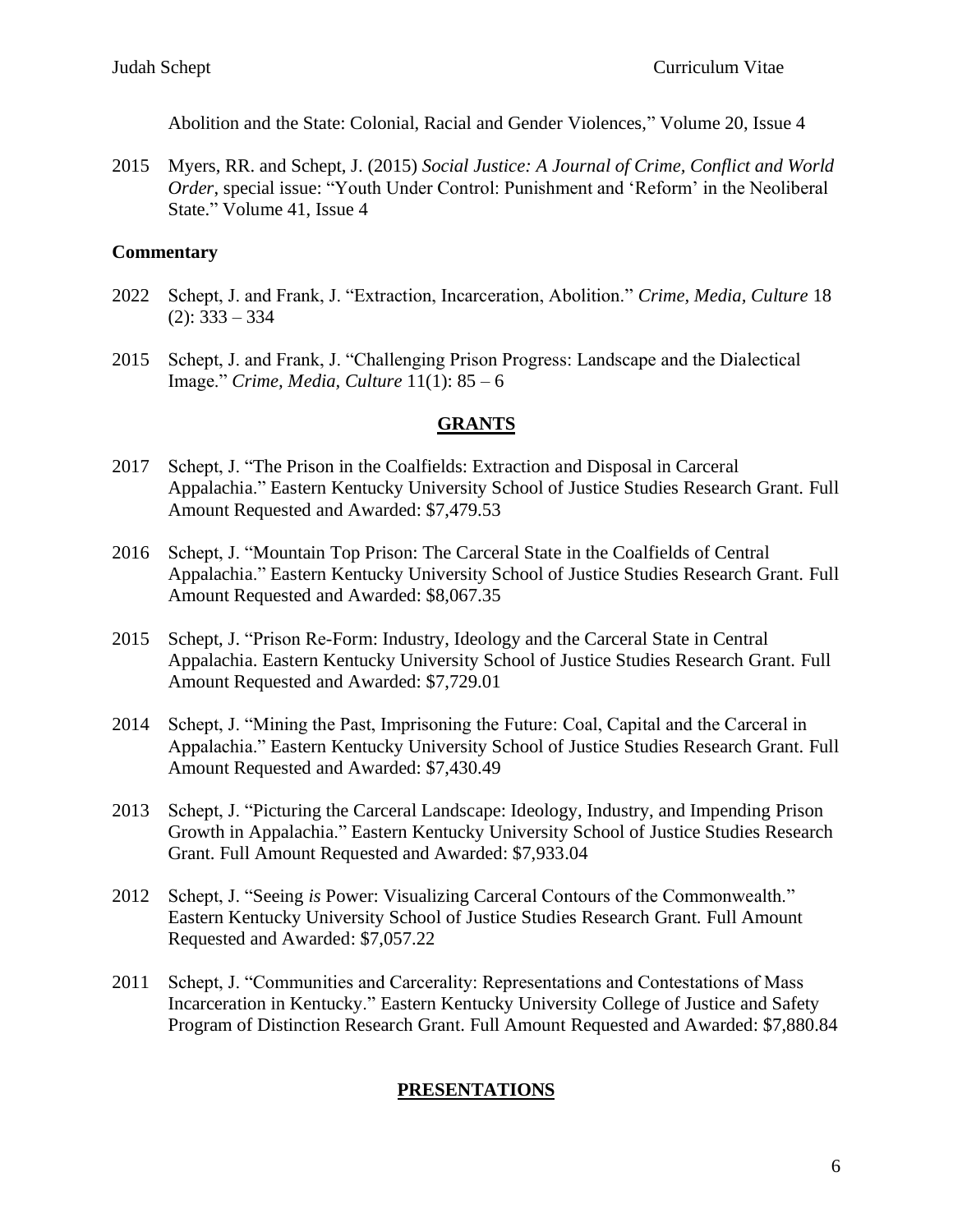#### **Invited Lectures, Panels, and Media Appearances**

- 2022 Schept, J. "Forgotten Places," Florida Atlantic University "Policing and Carcerality in the Americas Series," March 4<sup>th</sup>
- 2021 Schept, J. "Criminalizing the Mountain South," University of Tennessee, Knoxville Speakers series
- 2020 Schept, J. "Abolition 101," Lexington Democratic Socialists of America, Night School Series
- 2020 Schept, J. "Cages in the Coalfields: Carceral Social Reproduction in Central Appalachia." Kansas State University, November 6<sup>th</sup>
- 2020 Schept, J., "Defund, Disarm, Dismantle: Examining the Movement Against Police Violence." Gannon University "Racial Justice: Make Change" Series, September 25<sup>th</sup>
- 2020 Schept, J. "Cages in the Coalfields: Carceral Social Reproduction in Central Appalachia." University of Tennessee, Knoxville Colloquium, September 23rd
- 2020 Schept, J. "Cages in the Coalfields: Economies of Extraction and Incarceration in Central Appalachia." University of Kentucky Department of Geography, Colloquium, September 4 th
- 2019 Schept, J. Princeton University Kentucky Workshop for the Summer Ethics Institute on Migrations, Mobility and Movement, Presenter, December 20<sup>th</sup>, 2019
- 2018 Schept, J., Princeton University Kentucky Summer Ethics Institute on Inequality, Featured Speaker, May 30<sup>th</sup>, University of Kentucky
- 2018 Schept, J. "Social and Political Economies of Mass Incarceration and Mass Re-entry," Panelist, Department of Community and Leadership Development, University of Kentucky, October 12<sup>th</sup>
- 2018 Ryerson, S. and Schept, J. "Gulag Holler," *Trillbilly Worker's Party Podcast.*  [https://soundcloud.com/user-972848621-463073718/episode-50-gulag-holler-w-special](https://soundcloud.com/user-972848621-463073718/episode-50-gulag-holler-w-special-guests-sylvia-ryerson-and-judah-schept)[guests-sylvia-ryerson-and-judah-schept](https://soundcloud.com/user-972848621-463073718/episode-50-gulag-holler-w-special-guests-sylvia-ryerson-and-judah-schept)
- 2017 Schept, J. "Against Punishment: Work, Waste, Community, and Abolition Democracy in Carceral America." Featured Speaker, Students for Prison Education and Reform Conference, Princeton University, Princeton, NJ, April 15th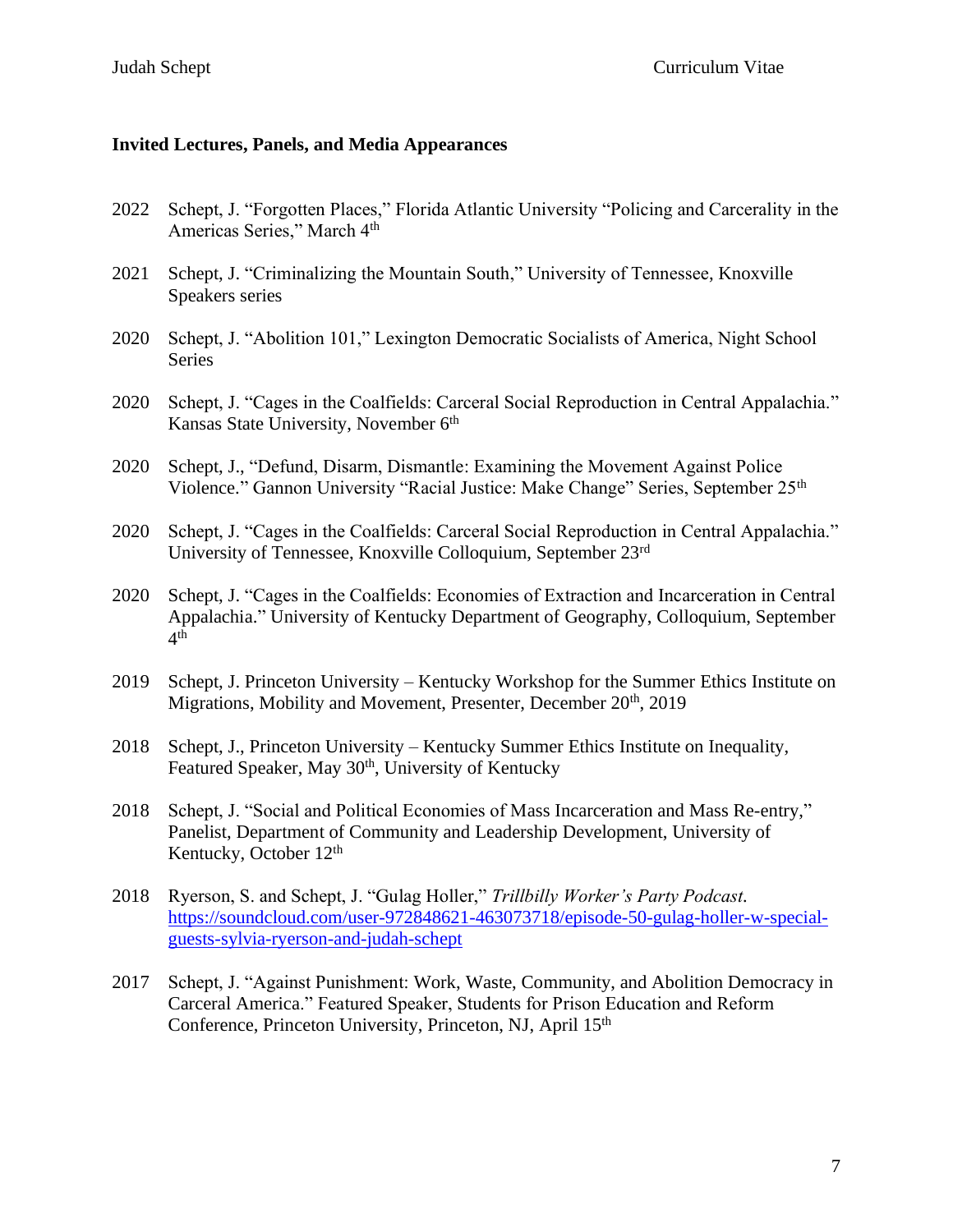- 2017 Schept, J. "Against Punishment: Work, Waste, Community, and Abolition Democracy in Carceral America." Keynote Address, Critical Intersections of Crime and Social Justice Conference, Old Dominion University, Norfolk, VA, April 7<sup>th</sup>
- 2016 Schept, J. Appearance in "The Prison Builder's Dilemma: Economics and Ethics Clash in Eastern Kentucky." Ohio Valley Resource, [http://ohiovalleyresource.org/2016/07/29/the](http://ohiovalleyresource.org/2016/07/29/the-prison-builders-dilemma-economics-and-ethics-clash-in-eastern-kentucky/)[prison-builders-dilemma-economics-and-ethics-clash-in-eastern-kentucky/](http://ohiovalleyresource.org/2016/07/29/the-prison-builders-dilemma-economics-and-ethics-clash-in-eastern-kentucky/)
- 2016 Schept, J. "Prison Re-form: The Continuation of the Carceral State." Invited Lecture, Gannon University, February 15<sup>th</sup>
- 2016 Schept, J. "Prison Re-form: Progressive Punishment, Prison Economies, and the (Un)changing Carceral State." Invited Lecture for *Crime and Punishment* Series, Program in Social Change, University of Louisville, February 11<sup>th</sup>
- 2016 Schept, J. Radio interview about my book, *Progressive Punishment: Job Loss, Jail Growth, and the Neoliberal Logic of Carceral Expansion*, Valley Free Radio, Northampton, MA, January 10<sup>th</sup>
- 2015 Schept, J. Radio Interview about my book, *Progressive Punishment: Job Loss, Jail Growth, and the Neoliberal Logic of Carceral Expansion*, Prison Voices Project, Hudson, NY, November 22
- 2014 Schept, J. "Carceral Geography in the Transitional Economy: Prison Growth in Appalachia." Invited Speaker, *Sharing Work on Appalachia in Progress*, Appalachian Studies, University of Kentucky, October 20<sup>th</sup>
- 2014 Schept, J. "Carceral Expansion, Community Organizing, and Critical Prison Studies. Intersections of Social Justice Scholarship, Teaching and Activism." Invited Speaker, *Social Justice and the Academy Speaker Series*, Institute for Citizenship and Social Responsibility, Western Kentucky University, February 13th
- 2013 Schept, J. "Eastern Kentucky Should Demand Better Than Prison." Opinion-Editorial, *Lexington Herald-Leader*: [http://www.kentucky.com/2013/08/25/2785564/ky-voices-e](http://www.kentucky.com/2013/08/25/2785564/ky-voices-e-ky-should-demand-better.html)[ky-should-demand-better.html](http://www.kentucky.com/2013/08/25/2785564/ky-voices-e-ky-should-demand-better.html)
- 2013 Schept, J. "Future Directions in Critical Criminology." Invited panelist for a forum hosted by the Department of Sociology, University of Tennessee, Knoxville. April 3rd
- 2012 Schept, J. Interview for *Interchange* about Mass Incarceration, WFHB, Bloomington, IN. Available at: [http://www.prx.org/pieces/74999-interchange-criminal-justice-101-with](http://www.prx.org/pieces/74999-interchange-criminal-justice-101-with-bill-glick)[bill-glick](http://www.prx.org/pieces/74999-interchange-criminal-justice-101-with-bill-glick)
- 2012 Decarcerate Monroe County (Schept, J., Seigel, M., Campbell Badger, L., Marshall, E.), Guest Speakers at Champaign County Jail Forum and Consultants for Champaign Urbana Citizens for Peace and Justice. Forum footage available at: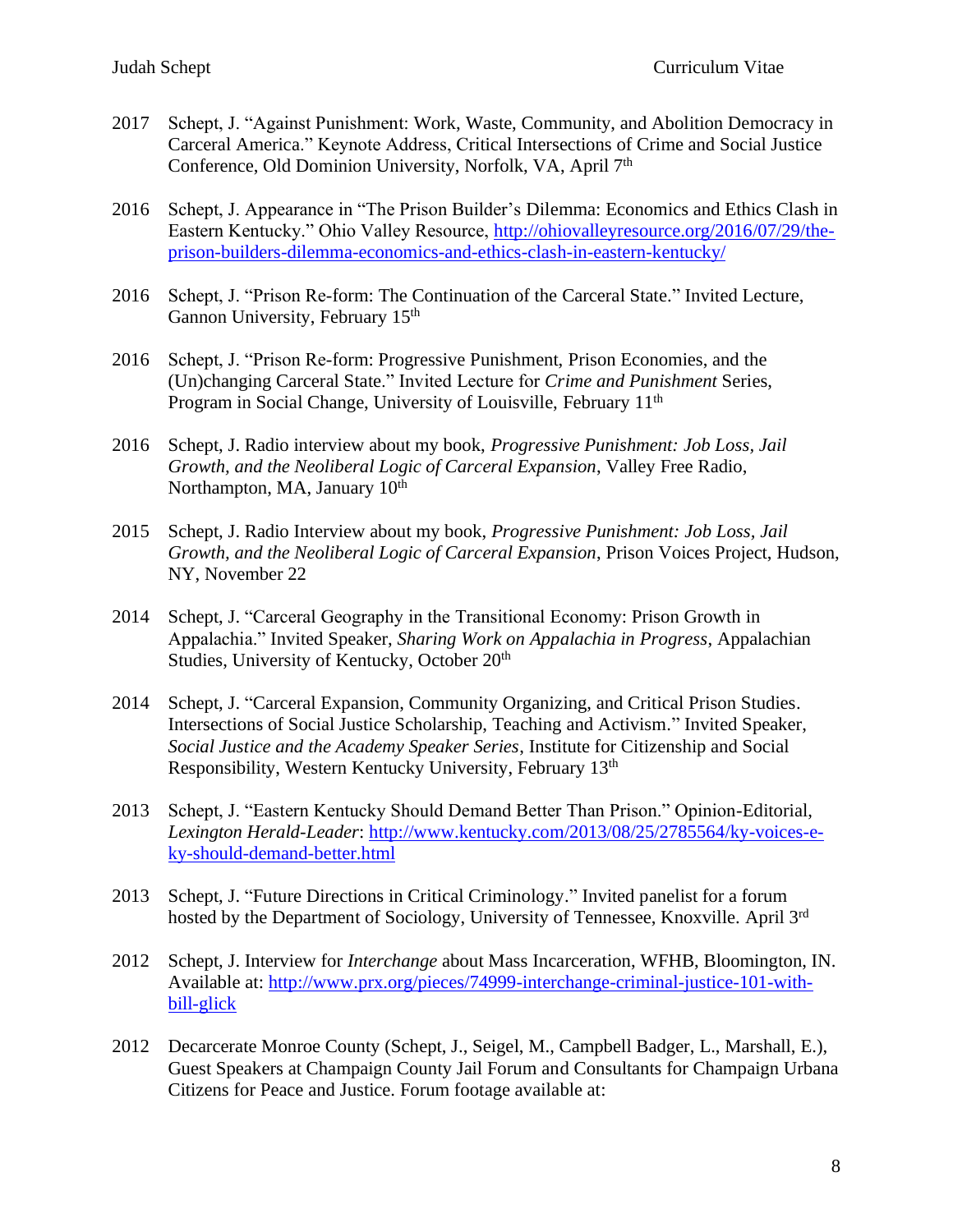<http://www.youtube.com/watch?v=5iZamfRYMZ8> and [http://illinoishomepage.net/fulltext?nxd\\_id=370012](http://illinoishomepage.net/fulltext?nxd_id=370012)

- 2010 Schept J. "*'*Prisoners Behind the Bars of Paragraphs of Agreements that Change Nothing:' Palestinian Hip-Hop and the Political Discourse of Crime and Criminal Justice*."* Invited Featured Speaker, *Second Annual International Crime, Media, and Popular Culture Studies Conference*, Indiana State University, Terre Haute, IN, September 27-29
- 2008 Schept, J. "Justice Reform," Vassar College Alumni Panel, Poughkeepsie, NY

## **Conferences and Panels Organized**

- 2017 *Prisons, Racism, Empire, Militarism*, a day-long "stream" of panels within the Association of American Geographers annual meeting (co-organized with Ted Rutland)
- 2016 *Prisons, Racism, Empire, Militarism*, a day-long "stream" of panels within the Association of American Geographers annual meeting (co-organized with Ted Rutland)
- 2015 *Settler Colonialism, Militarism, and the Carceral State*, a day-long "stream" of panels within the Association of American Geographers annual meeting (co-organized with Anne Bonds, Jenna Loyd, and Brett Story)
- 2014 *Decarceration, Abolition, and Critical Carceral Studies*, American Society of Criminology Annual Meeting, San Francisco, CA: Session organizer and panel chair (coorganized with Michelle Brown)
- 2014 *Critical Carceral Studies in Action: Geographies, Discourses, and Technologies*, American Society of Criminology Annual Meeting, San Francisco, CA: Session organizer, and panel chair (co-organized with Michelle Brown)
- 2011 *Carceral Studies Across the Disciplines: Scholarship at the Nexus of Art and Action* Indiana University, April 18. Co-organized a day-long workshop in which 10 interdisciplinary scholars and activists from around the United States convened to share research, build connections, and strategize support for the emergent scholarly field of critical carceral studies (co-organized with Michelle Brown, Khalil Gibran Muhammad, and Micol Seigel)

## **Conference Presentations**

2020 Schept, J. "'Dark as a Dungeon': Coal, Cops and Cages in Central Appalachia." Dimensions of Political Ecology Conference, University of Kentucky, Lexington, KY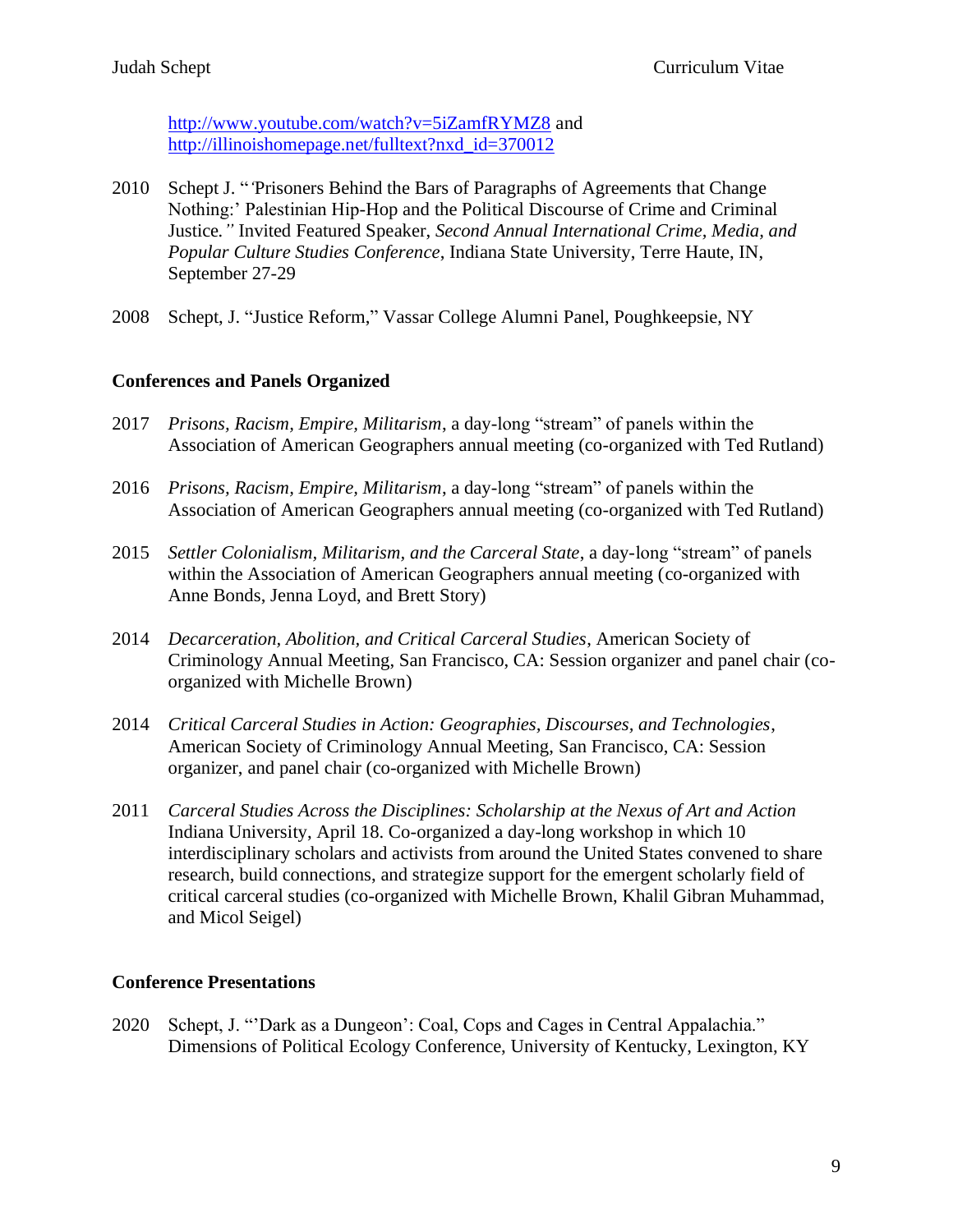- 2019 Schept, J. **"***To Bring a Future and a Hope to our Children!" Coal, Crisis and Cages in Eastern Kentucky.* American Society of Criminology, San Francisco, CA
- 2018 Schept, J. *Cages in the Coalfields: Police Power and Prison Building in Central Appalachia*, American Society of Criminology, Atlanta, GA
- 2018 Schept, J. *Cages in the Coalfields: Police Power and Prison Building in Central Appalachia*, American Studies Association, Atlanta, GA
- 2018 Schept, J. *Considering the Place and Promise of Ethnography in Criminology*, Roundtable Participant, New Directions in Critical Criminology Conference, Eastern Kentucky University
- 2017 Schept, J. *The Prison in the Coalfields: Work, Waste, Surplus, and Order in Carceral Appalachia*, American Society of Criminology, Philadelphia, PA
- 2017 Schept, J. Author Meets Critic Session (Critic): Keramet Reiter, *23/7: Pelican Bay and the Rise of Long Term Solitary Confinement*. American Society of Criminology, Philadelphia, PA
- 2017 Schept, J. *'This is Clearly a Place for Trash': Prisons, Waste and 'Dirty Work' in Central Appalachia*. American Studies Association, Chicago, IL
- 2016 Schept, J. Author Meets Critic Session (Author): Judah Schept, *Progressive Punishment: Job Loss, Jail Growth and the Neoliberal Logic of Carceral Expansion*. American Society of Criminology, New Orleans, LA
- 2016 Schept, J. Author Meets Critic Session (Critic): Jennifer Musto, *To Control and Protect: Collaboration, Carceral Protection, and Domestic Sex Trafficking in the United States*. American Society of Criminology, New Orleans, LA
- 2016 Schept, J. *Caring Cages: Troubling Community Justice*, New Directions in Critical Criminology, Knoxville, TN
- 2016 Schept, J. and Story, B. *Underwriting the Carceral State: Work, Wages, and Carceral Humanism*. Association of American Geographers, San Francisco, CA
- 2015 Schept, J. Author Meets Critic Session (Critic): Jeffrey Reiman and Paul Leighton, *The Rich Get Richer and the Poor Get Prison*. American Society of Criminology, Washington, D.C.
- 2015 Schept, J. and Story, B. *Against Carceral Humanism: Ideology, Visuality and the Rescue of the Prison State*. American Society of Criminology, Washington, D.C.
- 2015 Schept, J. *Mining the Past, Imprisoning the Future: Coal, Capital and the Carceral in Central Appalachia*. American Studies Association, Toronto, OT, Canada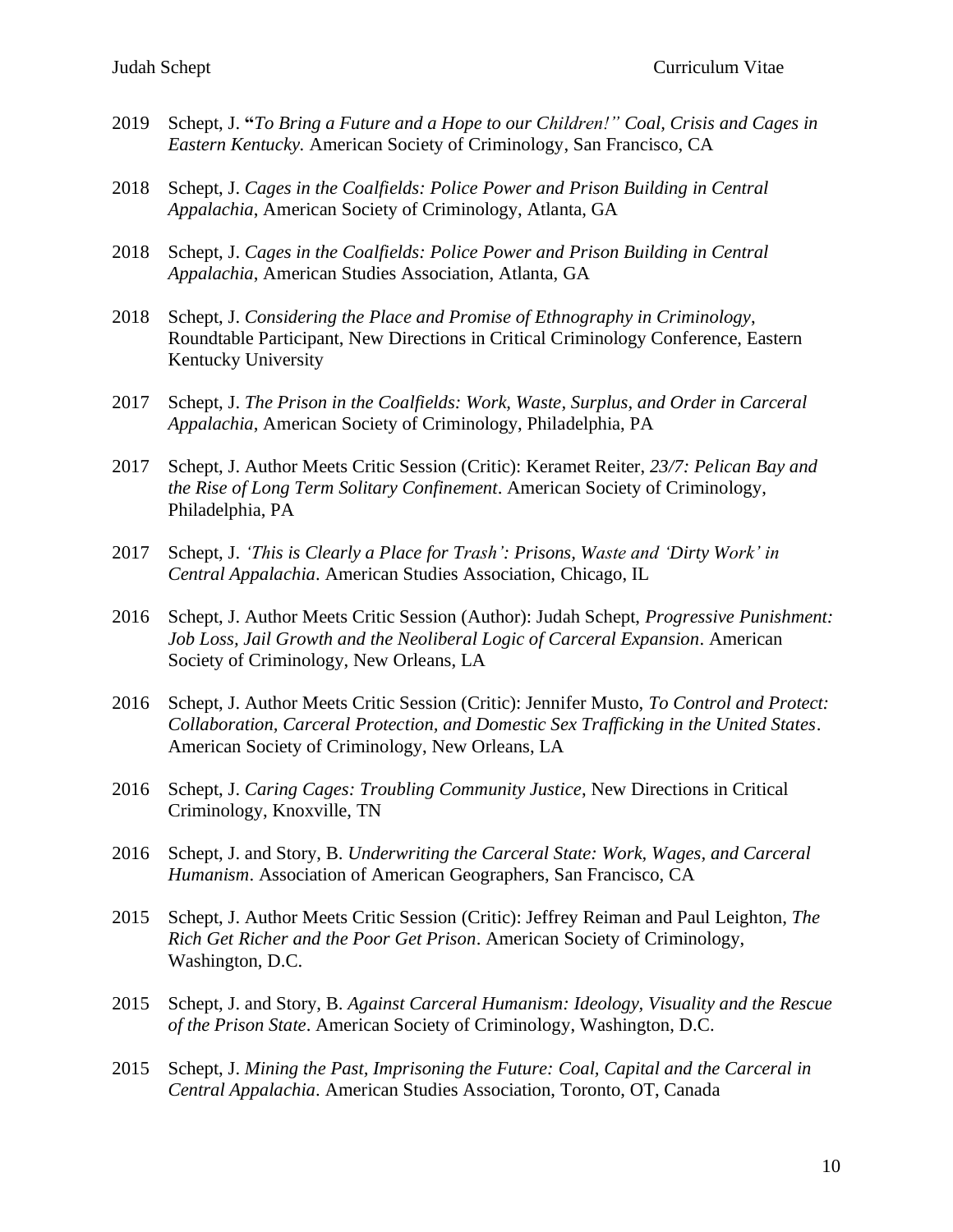- 2015 Schept, J. *Prison Re-Form: Progressive Punishment and the Coal-Carceral Landscape*, Association of American Geographers, Chicago, IL
- 2014 Schept, J. *Abolitionist Geographies to Challenge Carceral Common Sense*, American Society of Criminology, San Francisco, CA
- 2014 Frank, J. and Schept, J. *(Un)Becoming Carceral: Genealogy of Landscape and Prison Growth in Appalachia*, American Society of Criminology, San Francisco, CA
- 2014 Schept, J. *Mining the Past, Imprisoning the Future: Coal, Capital and the Carceral in Appalachia*, Law and Society Association, Minneapolis, MN
- 2014 Schept, J. *Mining the Past, Imprisoning the Future: (Counter) Carceral Geography in Eastern Kentucky.* Dimensions of Political Ecology Conference, University of Kentucky, Lexington, KY
- 2013 Schept, J. and Frank, J. *Fleeting Glances and Fleeing Finances: Visualizing Capital Departures and Carceral Growth in Appalachia.* American Society of Criminology, Atlanta, GA
- 2013 Schept, J. *Critical Studies of Social Control: Punishment, Risk and the Promise of Rehabilitation*. Panel Co-Organizer and Discussant, American Society of Criminology, Atlanta, GA
- 2013 Schept, J. *Left and Locking Up: Capital Departures, (Neo) Liberal Politics, and Carceral Expansion*, Rethinking Prisons Conference, Vanderbilt University
- 2013 Schept, J. *'Campus' Activism: Abolitionist Challenges to Liberal Carceral Expansion*, Critical Criminology and Justice Studies, Berkeley, CA
- 2013 Schept, J. *Learning to Lock Up: The Epistemological Work of Mass Incarceration*, Western Society of Criminology, Berkeley, CA
- 2012 Schept, J. *Seeing Like a Jail: Epistemologies of Carceral Expansion*, American Society of Criminology, Chicago, IL
- 2012 Schept, J. '*Seeing* Is *Power': Visualizing Carceral Ethnography*, American Society of Criminology, Chicago, IL
- 2012 Schept, J. *Carcerality in the Commonwealth: Representations of Mass Incarceration in Kentucky,* American Society of Criminology, Chicago, IL
- 2012 Schept, J. *Challenging Carceral Expansion,* American Society of Criminology, Chicago, IL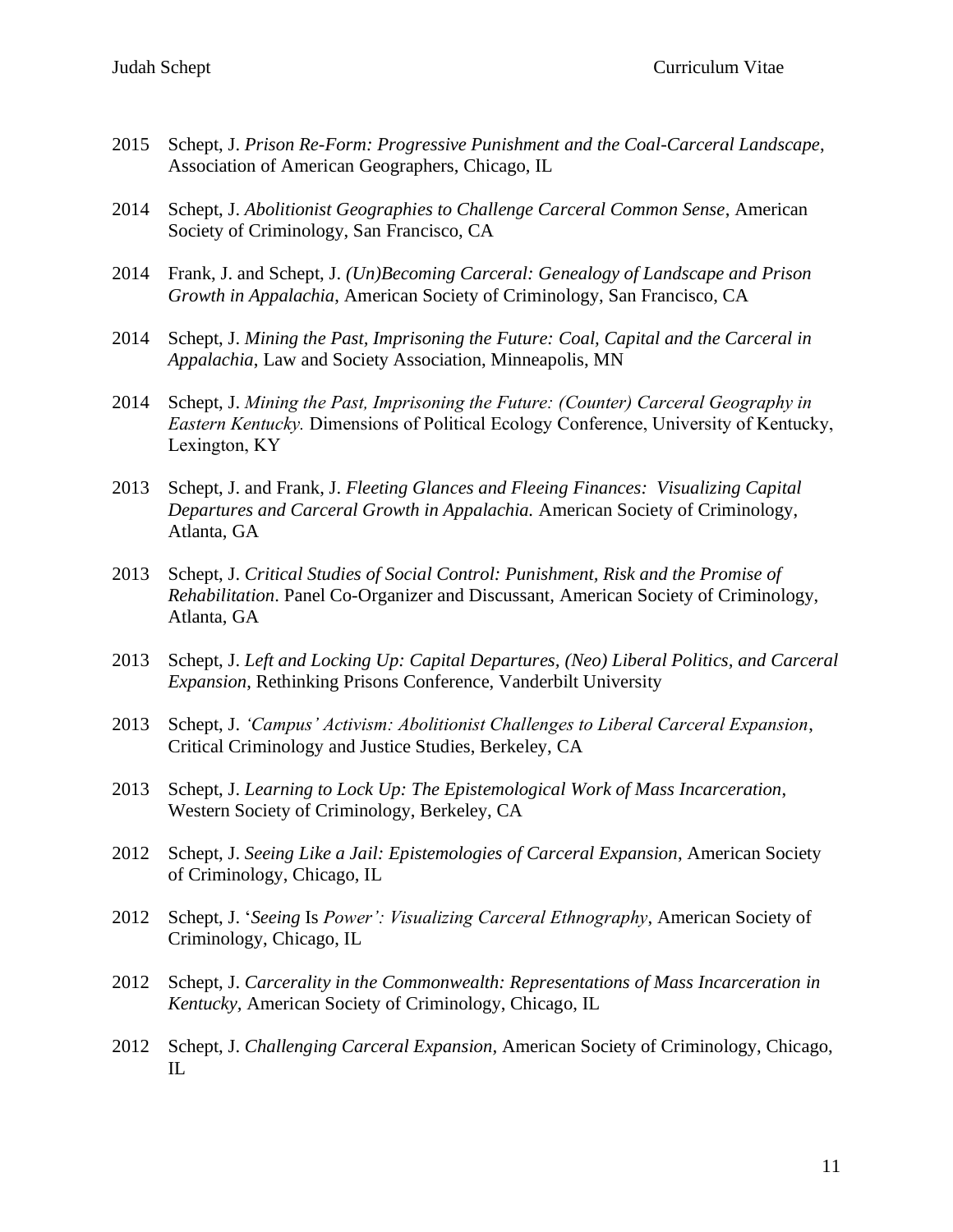- 2012 Schept, J. *(Counter) Carceral Cartographies: Imagining and Contesting Incarceration Expansion*, American Association of Geographers, New York, NY
- 2011 Schept, J. *[Finding Bourdieu in Jail \(Discourse\): Local Liberals, Trans-local Carcerality,](http://convention3.allacademic.com/one/asc/asc11/index.php?click_key=1&cmd=Multi+Search+Search+Load+Publication&publication_id=516312&PHPSESSID=0c13ad658b8769c281aba2f6156a3b98)  [and the Contested Habitus](http://convention3.allacademic.com/one/asc/asc11/index.php?click_key=1&cmd=Multi+Search+Search+Load+Publication&publication_id=516312&PHPSESSID=0c13ad658b8769c281aba2f6156a3b98)*, American Society of Criminology, Washington, D.C.
- 2011 Schept, J. *Teaching Against the Prison Industrial Complex: Strategies and Tools Across Disciplines* (panel discussant), American Studies Association, Baltimore, MD.
- 2011 Schept, J. *Constructing Carcerality: Media Representation and Liberal Exceptionalism in the Contest over a "Justice Campus,"* Indiana State University Crime, Media, and Popular Culture Studies Conference, Terre Haute, IN.
- 2010 Schept, J. *Contesting the 'Campus': Rationalization and Resistance in the Struggle over Jail Expansion*, American Society of Criminology, San Francisco, CA.
- 2010 Schept, J. and C. Magno. *A Radical Criminology for Everyday Life*, American Society of Criminology, San Francisco, CA.
- 2009 Schept, J. *Contesting the 'Campus': Discourse and Politics of Jail Expansion*, American Society of Criminology, Philadelphia, PA.
- 2009 Schept, J. *"I Broke the Law? No the Law Broke Me": Palestinian Hip-hop and the Semiotics of Occupation,* Indiana State University Crime, Media, and Popular Culture Studies Conference, Terre Haute, IN.
- 2008 Schept, J. *"My Feet are the Roots of the Olive Tree": A Hip-Hop Construction of Palestine*, American Society of Criminology, St. Louis, MS
- 2007 Schept, J. *Revisiting Resistance: Towards a Constitutive Understanding of Resistance in Prison and Palestine*, American Society of Criminology, Atlanta, GA
- 2007 Schept, J. *Resistance Revisited: Connecting Hidden Transcripts and Social Movements in Prison and Palestine,* Transgression and the Dangerous Other Conference, John Jay College of Criminal Justice, New York, NY.
- 2007 Schept, J. *Hidden Transcripts and Routine Activities: Identity and Resistance in Prison,*  University of Chicago Ethnography Conference

#### **AWARDS**

- 2020 Critical Criminologist of the Year, Division on Critical Criminology and Social Justice, American Society of Criminology
- 2017 Critical Criminology Book of the Year Award for *Progressive Punishment: Job Loss, Jail Growth, and the Neoliberal Logic of Carceral Expansion*. New York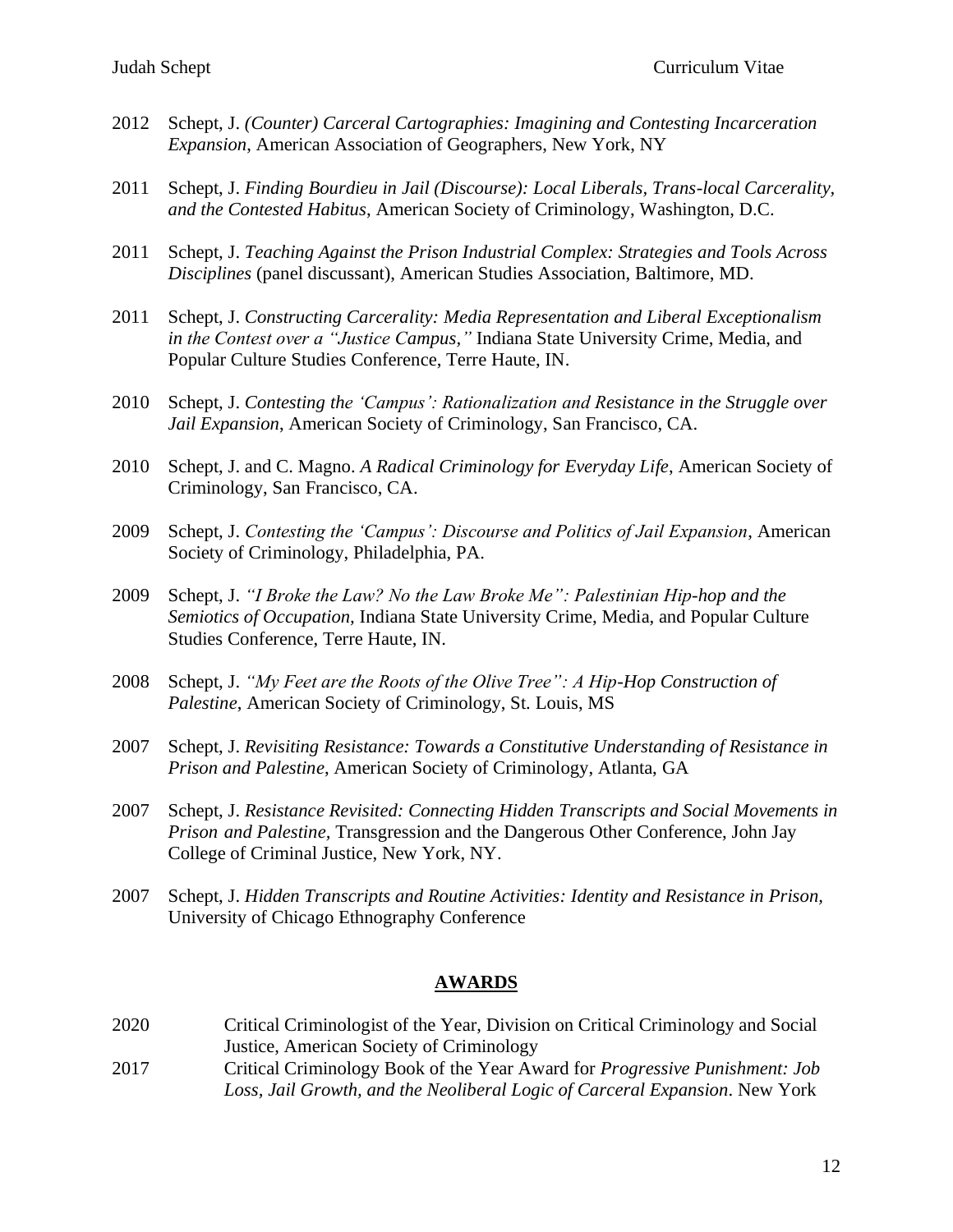|               | University Press, Division on Critical Criminology and Social Justice, American            |
|---------------|--------------------------------------------------------------------------------------------|
|               | Society of Criminology                                                                     |
| $2016 - 2017$ | President's Research and Scholarship Fellowship, Eastern Kentucky University               |
|               | Awarded                                                                                    |
|               | 2013 – 2014 Vagina Warrior Educator Award, Women's and Gender Studies, Eastern             |
|               | Kentucky University, Awarded                                                               |
|               |                                                                                            |
|               | 2014 - 2015 Critical Thinking Teacher of the Year Award, Eastern Kentucky University,      |
|               | Nominated                                                                                  |
| $2013 - 2014$ | Critical Thinking Teacher of the Year Award, Eastern Kentucky University,                  |
|               | Nominated                                                                                  |
|               |                                                                                            |
|               | 2011 – 2012 Critical Thinking Teacher of the Year Award, Eastern Kentucky University,      |
|               | Nominated                                                                                  |
| $2010 - 2011$ | Hue and Cry Award, Department of Criminal Justice, Indiana University,                     |
|               | Awarded                                                                                    |
|               |                                                                                            |
|               | 2009 – 2010 Outstanding Graduate Instructor Award, Department of Criminal Justice, Indiana |
|               | University, Awarded                                                                        |
| $2008 - 2009$ | John H. Edwards Fellowship, Indiana University, \$20,000, Awarded                          |
|               | Indiana University award celebrating "superior scholastic ability and<br>$\bullet$         |
|               |                                                                                            |
|               | intellectual capacity, and good citizenship and character, including attitude              |
|               | toward Indiana University and community service as demonstrated by actual                  |
|               | service."                                                                                  |
| $2005 - 2006$ | Department of Criminal Justice Fellowship, Indiana University, \$15,000,                   |
|               | Awarded                                                                                    |
|               |                                                                                            |

## **INSTRUCTION AND MENTORSHIP**

## **Teaching**

Graduate Courses Advanced Criminal Justice Studies Law, Society and Social Change Power, Inequality and Social Change Punishment and Society Qualitative Research Methods Research Methods

*Undergraduate Courses* Alternative Social Control Systems Criminological Theory Ethics in Criminal Justice Introduction to Criminal Justice Law and Society Law, Social Movements and Resistance Mobilizing for Social Justice Punishment and Society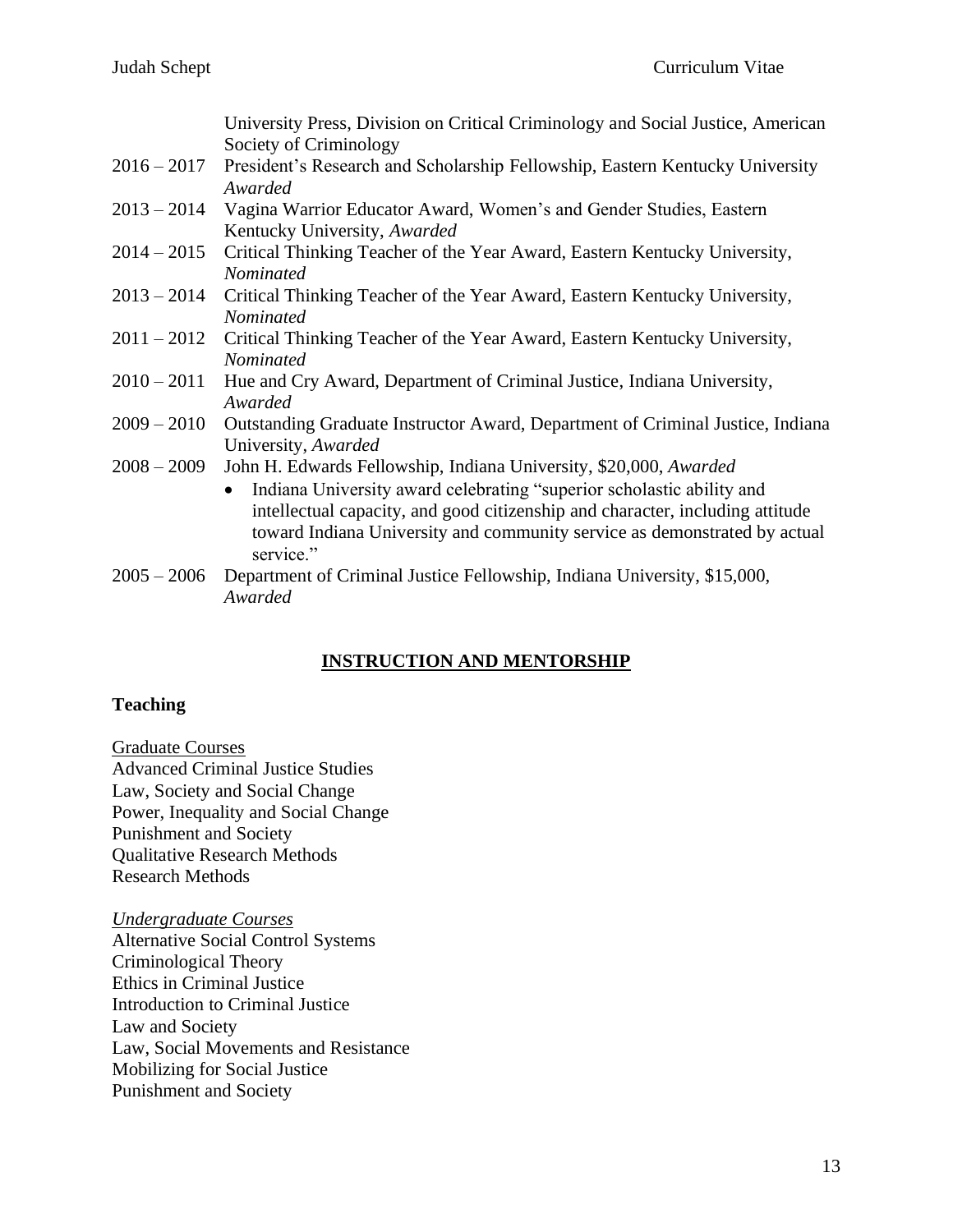Researching and Writing for Change Service Learning for Social Justice

## **Invited Guest Lectures**

- 2022 *Coal, Cages, Crisis* book talk in Dr. Michelle Brown's "Visions of Justice: Transformative Justice in a Time of Reckoning" class, Department of Sociology, University of Tennessee
- 2022 "Carceral Lands," Dr. Billy Fleming's "Yonder Lands" class, Department of Landscape Architecture, University of Pennsylvania
- 2022 "Rural Prison Growth," Dr. Alissa Rossi's "Dynamics of Rural Social Change" class, Department of Community and Leadership Development, University of Kentucky
- 2021 "Progressive Punishment", Dr. Lydia Pelot-Hobbs' "Carceral State" class, Department of Geography, University of Kentucky
- 2021 "Cages in the Coalfields," Lea Hartog's "And Justice for All" class, The Athenian School, Oakland, CA
- 2020 "Counter-visual Ethnography," Dr. Stephanie Kane's "Global Activist Arts" class, Department of International Studies, Indiana University
- 2020 "Cages in the Coalfields," Dr. Shannon Bell's "Appalachian Studies" class, Department of Sociology, Virginia Tech University
- 2015 Schept, J. Guest lecture, "The Prison Industrial Complex," Introduction to Social Justice, Institute for Civic and Social Responsibility, Western Kentucky University, November 10

## **Graduate Student Dissertations and Theses**

## *PhD Committees (Outside member)*

Kaitlyn Selman, Old Dominion University *(defended)* Maria Bordt Hartley, University of Tennessee (*defended*) Marina Bell, University of California, Irvine Julie Shelton, University of Tennessee

*Masters Committees (EKU)* Natalie Cranfill *(chair)* Narissa Haakmat (*member)* Lauren Montgomery (*member)* Rebecca Schwendau (*member*) Rossana Diaz '20 (*chair)* Douglas Peach '20 (*member)* Albina Laskovtsov '20 *(member)* Macey Hall '19 (*chair)* Ivan Benitez '19 (*member)* Lily Thacker '18 (*member)* Kelsey Basham '18 (*member)* Alex Cundiff '17 (c*hair*)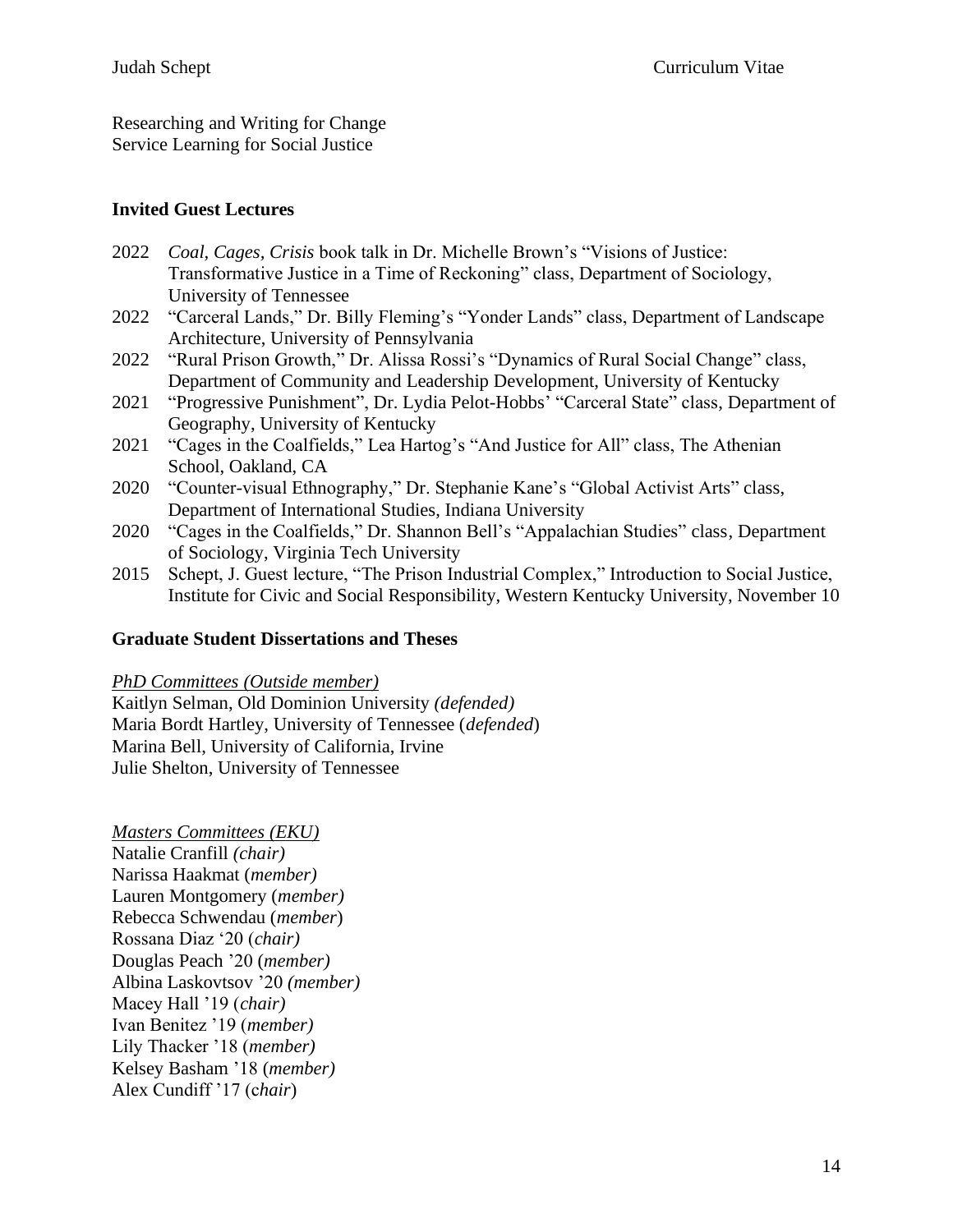Carl Huber '17 (*chair)* Alexys Jones '17 (*chair)* Beth Bailey '17 (*member*) Mikayla Charles '17 (*member)* Jordan Frazier '17 (*member)* Kendal Granger '17 (*member*) Joel Harman '17 (*member)* Kyra Martinez '17 (*member)* Ryan Phillips '17 (*member)* Thomas Lively '16 (*chair*) Molly Dunn '16 (*member)* Jordan Mazurek '16 *(member)* Ichiro Vance '15 (*chair)* Melissa Pujol '15 (*chair)* Ashley Phillips '14 (*chair)* Maria Bordt '14 (*member)* Bill McClanahan '14 (*member*) Alyssa Lawrence '13 *(chair)* Ethan Higgins '13 (*member)* Angie Wheaton '13 (*member)* Christie Bowles '13 (*member)* Alyson Kershaw '12 (*member)*

## **SERVICE**

## **To the Disciplines**

| <b>Editorial Boards</b> |                                                                                               |
|-------------------------|-----------------------------------------------------------------------------------------------|
| $2017$ – Present        | Book Review Editor, Social Justice: A Journal of Crime, Conflict and<br>World Order           |
| $2016$ – Present        | Member, Editorial Board, Social Justice: A Journal of Crime, Conflict and<br>World Order      |
| $2016$ – Present        | Member, Editorial Review Board, Abolition: A Journal of Insurgent<br>Politics                 |
| $2014$ – Present        | Member, International Advisory Editorial Board, Crime, Media, Culture                         |
| $2011$ – Present        | Member, Editorial Board, Journal of Prisoners on Prisons                                      |
| $2016 - 2018$           | Senior Editor, Oxford University Research Encyclopedia of Crime, Media<br>and Popular Culture |

Manuscript Reviewer *American Sociological Review Antipode Canadian Journal of Criminology and Criminal Justice Crime, Media, Culture Critical Criminology*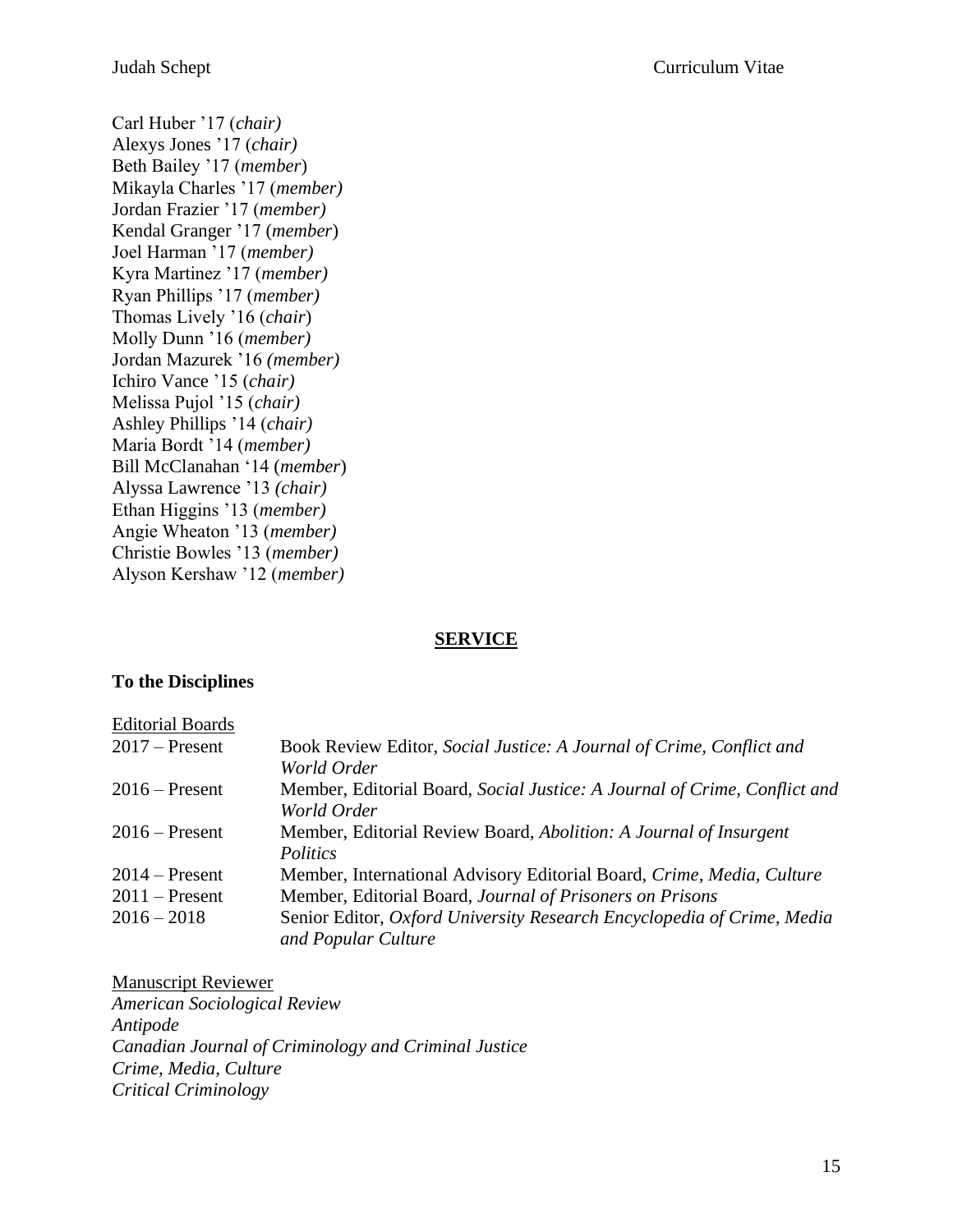*Geographica Helvetica Journal of Prisoners on Prisons Humanity and Society Law and Social Inquiry Perspectives on Politics Punishment and Society Rural Sociology Social Science Research Sociological Focus Theoretical Criminology Visual Communication* New York University Press Routledge University of California Press University of Chicago Press West Virginia University Press

## Leadership

2017 – 2018 Co-coordinator, Critical Prison Studies Caucus, American Studies Association

## **To Eastern Kentucky University**

**University** 

|  | 2019 – 2020 Member, Faculty Senate |  |
|--|------------------------------------|--|
|  |                                    |  |

- 2018 2020 Member, Committee on Dismissal
- 2016 2017 Member, Student Disciplinary Council
- 2015 2016 Member, Student Disciplinary Council
- 2015 2016 Member, Provost's Committee on Cultural/Global Competence
	- This position was appointed directly by the Provost

## College of Justice and Safety

- 2018 2019 Member, Promotion and Tenure Committee
- 2017 2018 Member, Curriculum Committee
- 2016 2017 Member, Grievance Committee
- 2013 2014 Member, Curriculum Committee
- 2012 2013 Member, Academic Integrity Committee

#### School of Justice Studies

- 2019 2020 Coordinator, Social Justice Studies Program
- 2019 2020 Member, Graduate Faculty Committee
- 2019 2020 Member, Promotion and Tenure Committee
- 2018 2019 Coordinator, Social Justice Studies Program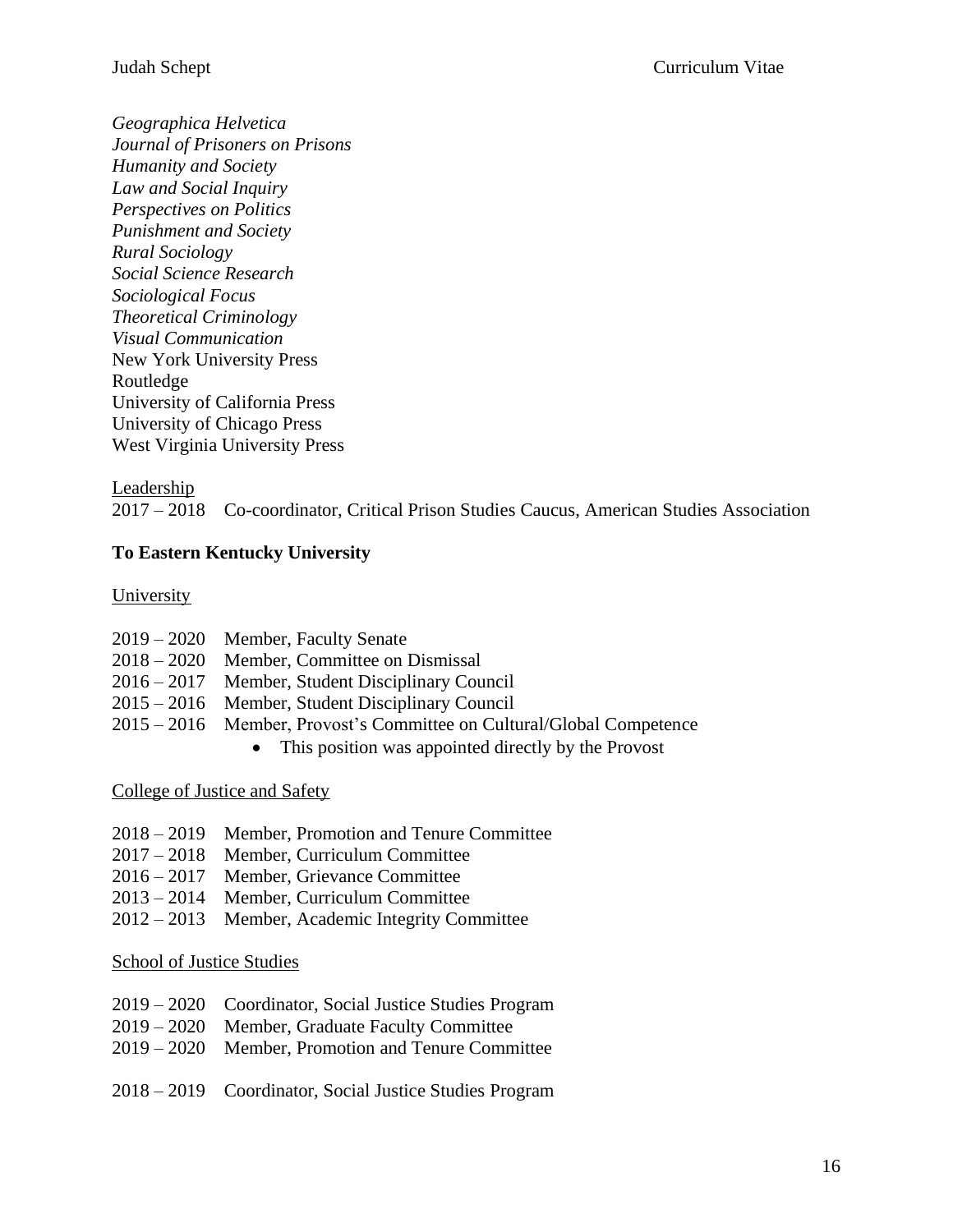| $2018 - 2019$ | Member, Graduate Faculty Committee          |
|---------------|---------------------------------------------|
| $2018 - 2019$ | Member, Promotion and Tenure Committee      |
| $2017 - 2018$ | Coordinator, Social Justice Studies Program |
| $2017 - 2018$ | Member, Graduate Faculty Committee          |
| $2017 - 2018$ | Member, Curriculum Committee                |
| $2017 - 2018$ | Co-chair, Search Committee                  |
| $2016 - 2017$ | Coordinator, Social Justice Studies Program |
| $2016 - 2017$ | Member, Graduate Faculty Committee          |
| $2016 - 2017$ | Member, Curriculum Committee                |
| $2016 - 2017$ | Member, Speakers Committee                  |
| $2016 - 2017$ | Member, School of Justice Studies Council   |
| $2015 - 2016$ | Coordinator, Social Justice Studies Program |
| $2015 - 2016$ | Member, Graduate Faculty Council            |
| $2015 - 2016$ | Member, Curriculum Committee                |
| $2015 - 2016$ | Member, Search Committee                    |
| $2015 - 2016$ | Member, Speakers Series Committee           |
| $2014 - 2015$ | Member, Graduate Faculty Council            |
| $2014 - 2015$ | Member, Curriculum Committee                |
| $2014 - 2015$ | Member, Search Committee                    |
| $2014 - 2015$ | Member, Speakers Series Committee           |
| $2013 - 2014$ | Member, Graduate Faculty Council            |
| $2013 - 2014$ | Member, Curriculum Committee                |
| $2013 - 2014$ | Member, Search Committee                    |
| $2013 - 2014$ | Member, Speakers Series Committee           |
| $2012 - 2013$ | Member, Search Committee                    |
| $2012 - 2013$ | Member, Curriculum Committee                |
| $2012 - 2013$ | Member, Graduate Faculty Council            |
| $2011 - 2012$ | Co-Chair, Social Justice Committee          |
| $2011 - 2012$ | Member, Police Studies Curriculum Committee |
| $2011 - 2012$ | Member, Search Committee                    |

## **Professional Memberships**

Member, American Society of Criminology

• Division of Critical Criminology

Member, American Association of Geographers

Member, Law and Society Association

- Collaborative Research Network: Punishment and Social Control Member, American Studies Association
	- Critical Prison Studies Caucus